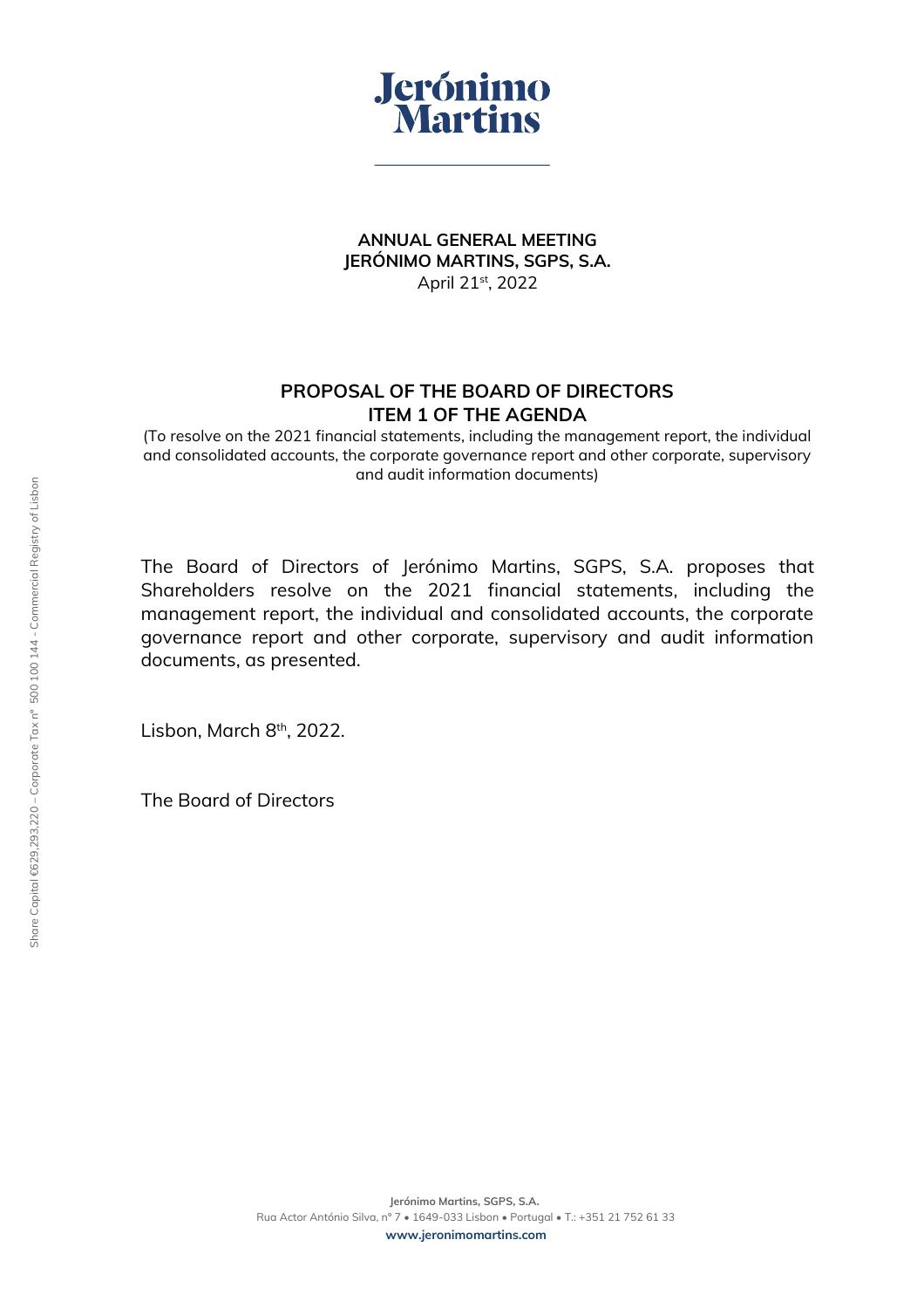

#### **ANNUAL GENERAL MEETING JERÓNIMO MARTINS, SGPS, S.A.** April 21st, 2022

## **PROPOSAL OF THE BOARD OF DIRECTORS ITEM 2 OF THE AGENDA**

(To resolve on the proposal for application of results)

In the financial year 2021, Jerónimo Martins, SGPS, S.A. declared consolidated net earnings of 462,749,264.39 euros and net earnings at its individual accounts of 443,198,183.09 euros.

The Board of Directors proposes to the Company' Shareholders the following appropriation of the net earnings for the year:

- Free Reserves ……………... 152,057.99 euros.
- Dividends ……………………. 443,046,125.10 euros.

The Board of Directors also proposes to the Shareholders the distribution of free reserves in the amount of 50,274,737.60 euros in addition to the referred distribution of profits for the year.

The proposed distribution of profits for the year and of free reserves represents a gross dividend payment of 0.785 euros per share, excluding own shares in the portfolio.

Lisbon, March 8th 2022.

The Board of Directors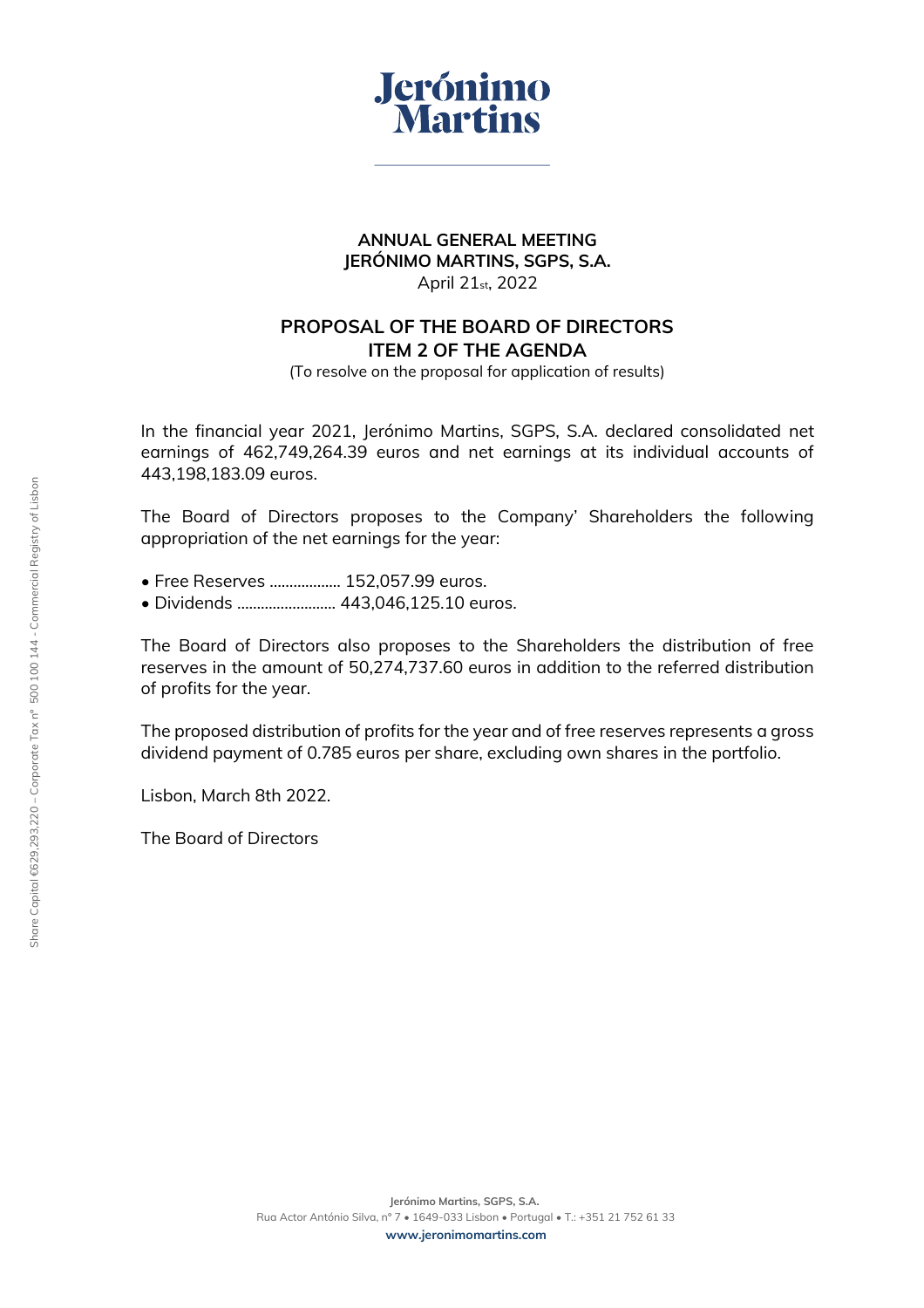

## **ANNUAL GENERAL MEETING JERÓNIMO MARTINS, SGPS, S.A.**

April 21st, 2022

# **PROPOSAL OF THE AUDIT COMMITTEE**

## **(Item of the Agenda concerning the Election of the Statutory Auditor)**

The Audit Committee, pursuant to the terms of article 423-F, no. 1, subparagraph m) of the Portuguese Commercial Companies Code, article 3, no. 3, subparagraph f), of Law 148/2015, dated of 9 September 2015, that approved the Legal Regime of Audit Supervision, articles 16, no.2, second paragraph, and 17, no. 1 and 2, of EU Regulation no. 537/2014 from the European Parliament and Council of 16 April 2014 and article 54, no. 3, of Law 140/2015, dated of 9 September 2015, proposes to the Shareholders the following appointment for the 2022-2024 term of office:

## **Statutory Auditor**

Ernst & Young Audit & Associados, SROC, S.A., member of the Statutory Auditors Association under no. 178, represented by its partner, João Carlos Miguel Alves, member of the Statutory Auditors Association under no. 896.

## **Substitute**

Pedro Miguel Borges Marques, member of the Statutory Auditors Association under no. 1801.

Lisbon, March 8<sup>th</sup>, 2022

The Audit Committee,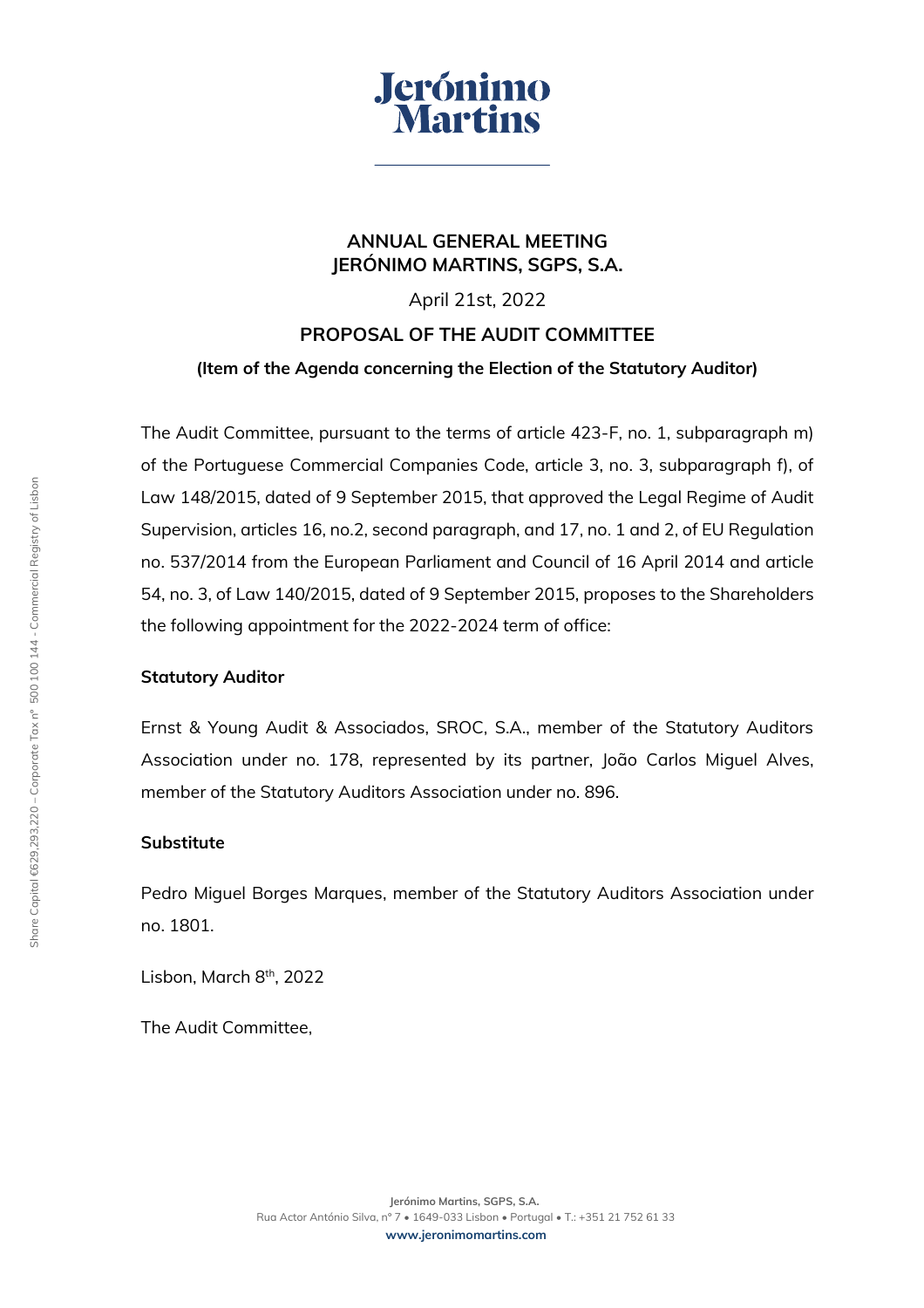

**Representatives of Statutory Auditor Company Ernst & Young Audit & Associados, SROC, S.A. (admitted to the Chartered Accountants Association with number 178)**

**João Carlos Miguel Alves** has a Bachelor of Commerce Degree from the University of the Witwatersrand, an Honors Degree in Auditing and Accounting Science from the University of South Africa and completed the Advanced Management Program through Católica Lisbon's post-graduate school of business.

He has the official professional accounting qualification in four jurisdictions – Chartered Accountant (South Africa), Registered Auditor (United Kingdom), Revisor Oficial de Contas (Portugal, CMVM register number 20160515) and Perito Contabilista (Angola).

He joined EY's Johannesburg office in 1986, and transferred to EY Portugal in 1990, where he is the Country Managing Partner since 2010. He has held several responsibilities within EY Portugal, including Country Assurance Leader for EY Portugal and EY's Professional Practice Director for Portugal, responsible for overseeing the application of the Firm's professional and technical standards on accounting and auditing.

He is currently a member of the management team of EY's Europe West Region, overseeing 25 Europe Western and African countries, responsible for ensuring that the larger accounts across the region are appropriately managed from a staffing expertise and service quality perspective.

João is an active member in the local community and currently holds the following positions – member of the Audit Committee of EPIS – (Empresários pela Inclusão Social) and member of the Audit Committee of St. Julians's School.

Throughout his career he has worked mainly on audits of multi-national organizations covering a multitude of industry sectors. As Client Serving Partner, he has served several of EY Portugal's largest accounts, both international groups operating in Portugal, and large Portuguese companies with operations abroad. He has over 35 years of experience in managing clients across Europe and Asia.

He does not own any shares of Jerónimo Martins, SGPS, S.A.

#### **Substitute**

**Pedro Miguel Borges Marques**, graduated from Instituto Superior de Economia e Gestão (ISEG), with a specialization in Management. He is officially accredited as an Auditing and Accounting professional in Portugal (Revisor Oficial de Contas since 2016 with the number 1801 and registered with the CMVM with the number 20161640). Has IFRS accreditation and specific training in the retail and telecommunications sectors.

Pedro joined EY in 2010, having been a partner since June 2020. He has been the Quality Enablement Leader for Portugal since 2018, being also responsible for implementing the use of